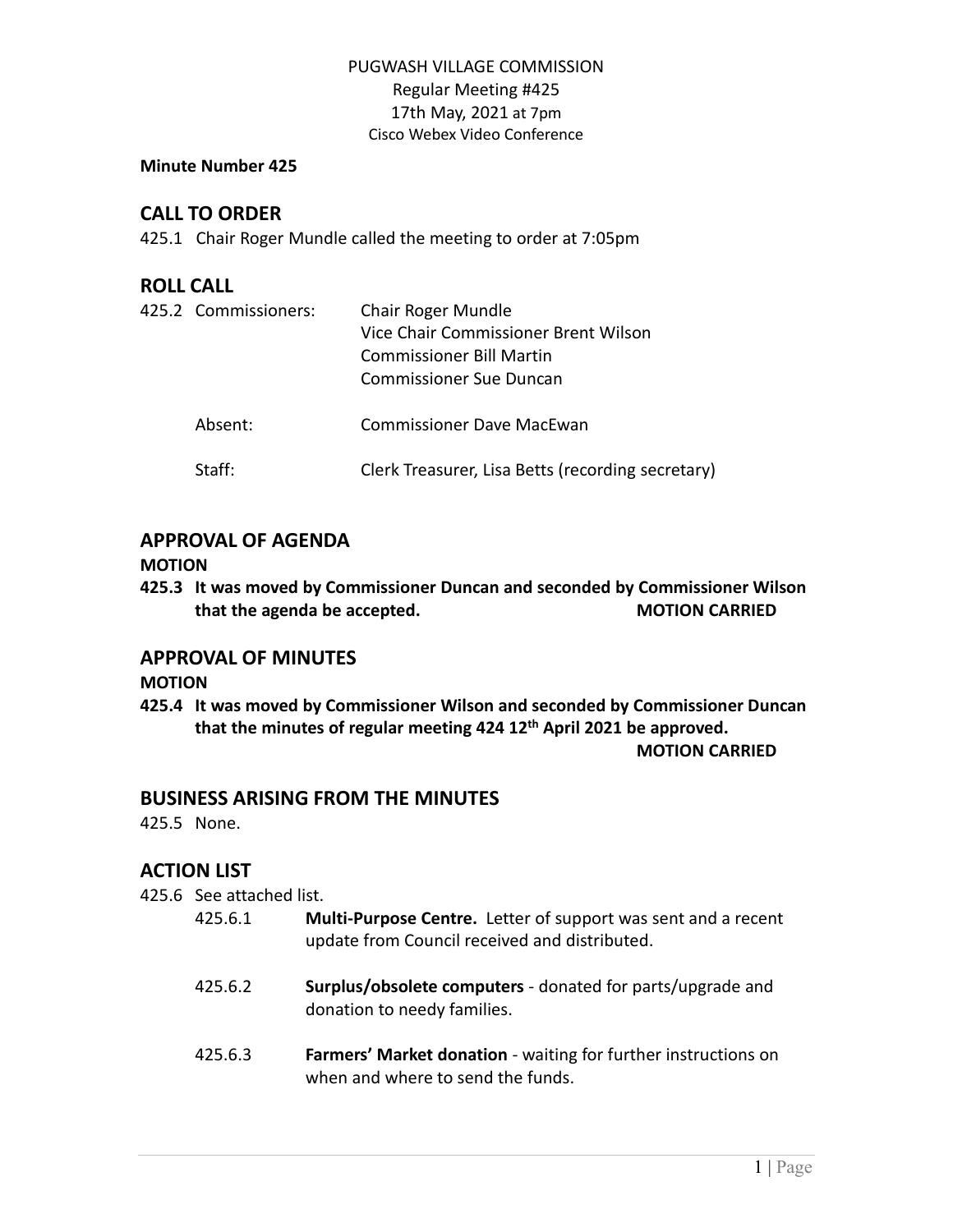- 425.6.4 **GIC reactivation** upon inquiry, the account was never fully closed, just emptied. It is ready to be used when surplus funds can be deposited in it. This will likely be once the first tax payment income arrives in July.
- 425.6.5 **Old fire hall - siding.** Commissioner Martin asked if it would be cost effective to paint the old fire hall the dark colour it turns in wet weather where the paint has peeled off. The Clerk will look at that cost. There may be funds left in the capital reserve to put up siding on the Co-Op side.
- 425.6.6 **Thrive Outside.** No word on whether our application to the Canada Communities Healthy Communities fund. If none is received soon, the Clerk will ask for help from MP Lenore Zann's office.
- 425.6.7 **Playground**. Chair Mundle said that, notwithstanding the possible funding due, in the meanwhile one of the bucket seat swings should be replaced by a sling seat. A donation towards the project is expected soon and could be used for the cost. The Clerk will get one seat ordered.

# **PRESENTATIONS**

425.7 The Clerk presented the 2022 Budget. This was developed during *in camera* budget meetings with staff and commission in recent months. The tax rate increases by 1.5c as agreed by the Commission at the last budget meeting. The only significant change in the budget from the previous meeting was the reduction of nearly \$9,000 to capital projects to accommodate for the reduced tax income raise staff had proposed. Any new capital expenditures will be very low this year, unless grants can be found to help.

Commissioner Duncan asked how much more will the tax income be with a 1.5c raise. The Clerk said it would be just under \$9,000. Using data from the 2016 census, when the average value of a home was \$67,000, the Clerk estimated that the increase in Village tax from 32c to 33.5c would be about \$10.50 a year.

The Clerk asked for a motion to accept the 2022 budget.

## **MOTION**

**425.8 Commissioner Martin asked for the expenditure for an administrative assistant be removed from the budget. The motion died due to lack of a second.**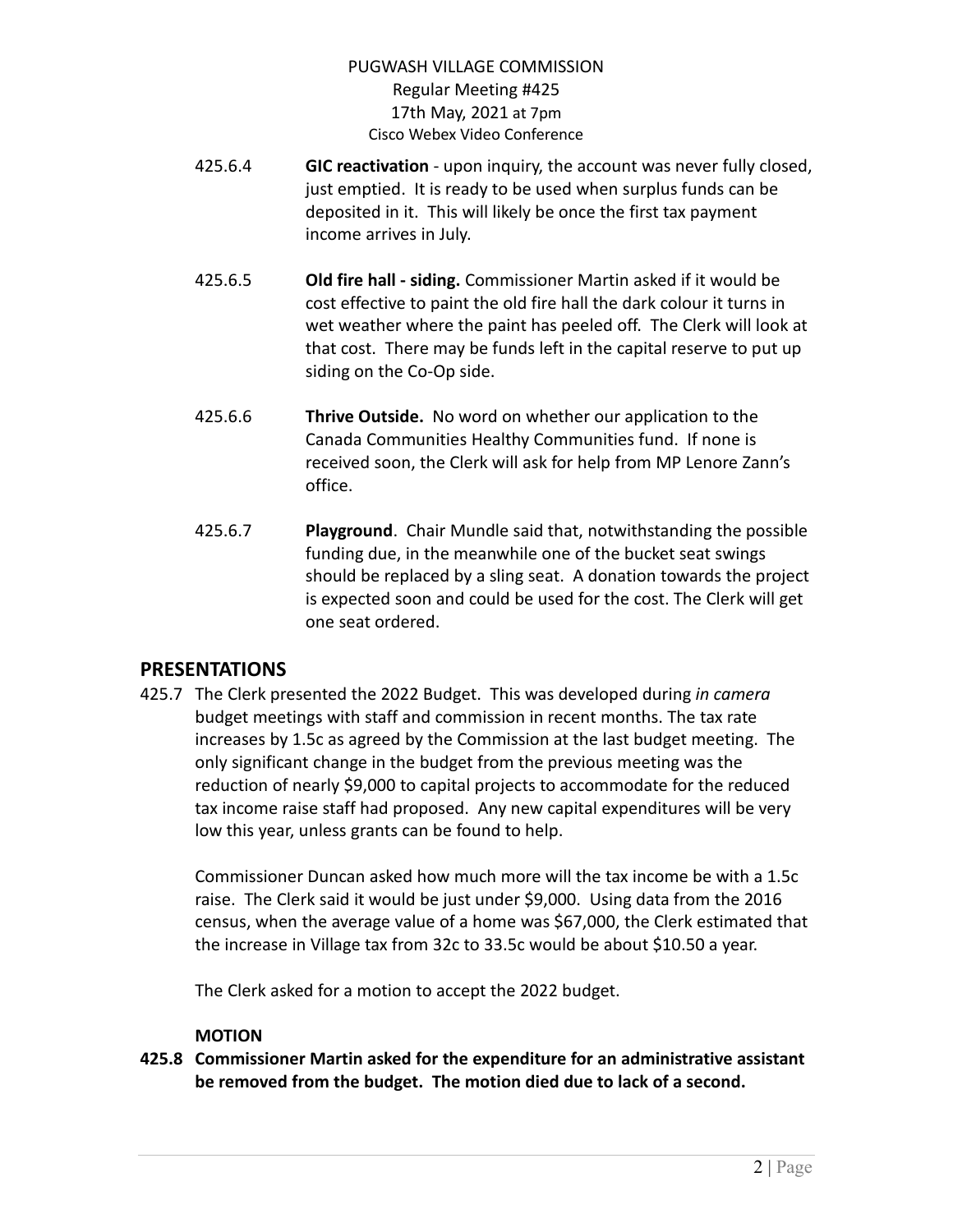There was some discussion on levels of staffing and employment contracts.

Commissioner Martin was concerned that staff had been hired "without authority" before the budget had been passed. The Clerk said this has been the procedure for many years. The Clerk explained that this is due to granting opportunities for summer staff are only available in January/February, university and college students start looking for summer employment in February/March and any new staff is needed in March/April. The Budget is passed in May which is too late to start looking for summer staff and expect qualified candidates to apply. Total staffing costs have changed very little over the past several years. The emphasis of programming has changed with the strengths of available summer staff. For example, some employees have demonstrated strengths in Recreation, other years we have had staff who excelled in Tourism.

A hiring policy will be developed to formalize how staff can be hired early enough in the year while also within the final budget.

## **MOTION**

**425.9 It was moved by Commissioner Duncan and seconded by Commissioner Wilson to adopt the budget as presented. MOTION CARRIED with Commissioners Duncan, Wilson and Mundle in favour and Martin against.**

# **CORRESPONDENCE**

- 425.10 **Farmers' Market** Request permission to put in a French drain to help with pooling water in the areas after wet weather and to possibly install an electric vehicle (EV) station. The Commission agreed that these projects could go ahead. Indeed, the latter is a project the Commission has discussed and approved in the past. The Clerk will investigate what class EV station is proposed and whether the existing electrical service panel is big enough.
- 425.11 **Pugwash and District High School (PDHS)** request for scholarship prize. The Clerk explained that PDHS awards two students going on to further education a \$500 scholarship from the Village. These are awarded at graduation but not given to the students until they have one semester completed at college or university. The schools do not always remember to request these amounts in time for a Commission meeting.

## **MOTION**

**425.12 It was moved by Commissioner Wilson and seconded by Commissioner Duncan that a scholarship of \$1,000 be sent to Pugwash and District High School and \$300 in bursaries sent to Cyrus Eaton Elementary School.**

**MOTION CARRIED**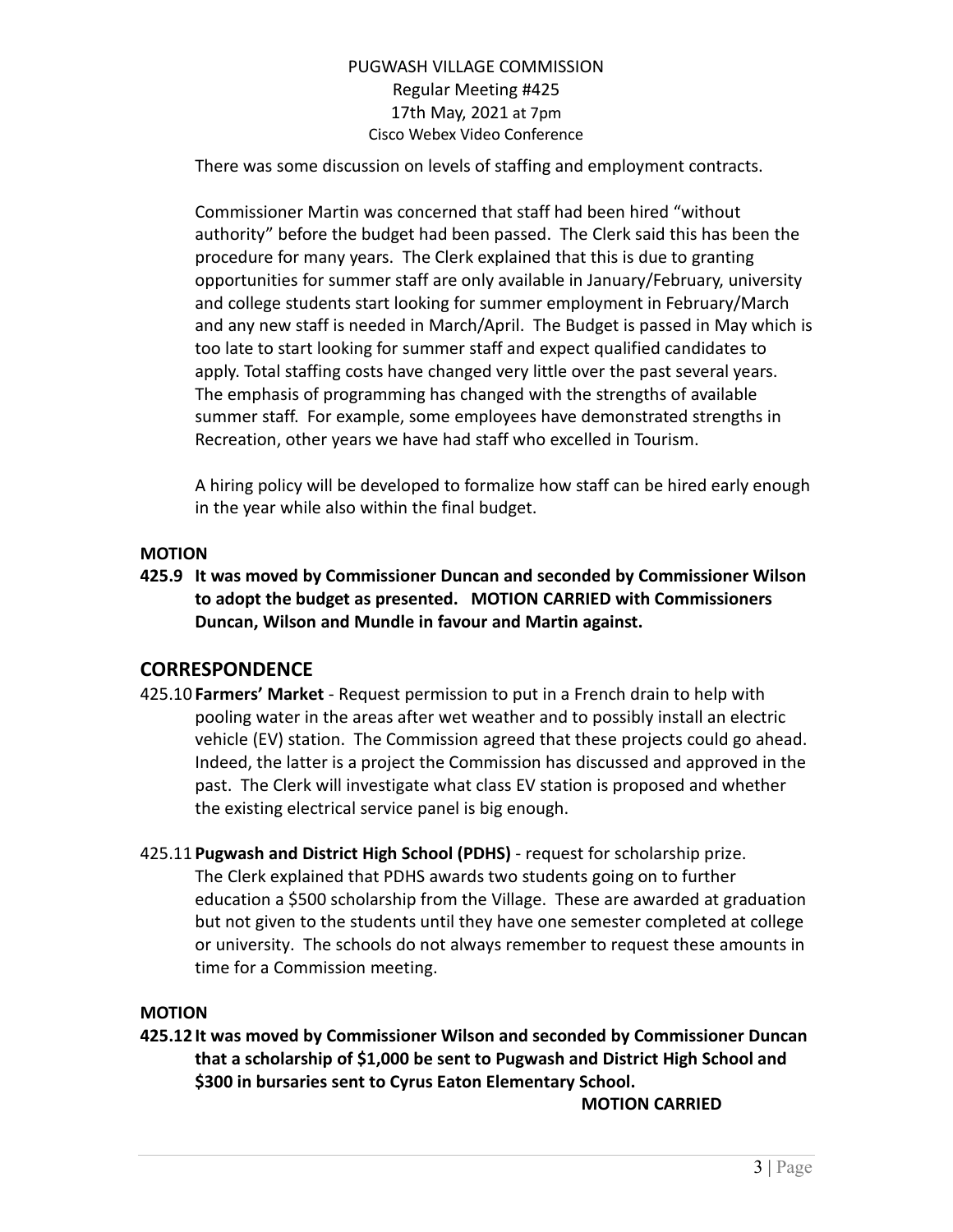425.13 **Frank Cowan Company,** the Village insurance carrier, will now be known as Intact Entities Inc.

# **COMMITTEE REPORTS**

## **425.14 Clerk Treasurer's Reports**

### 425.14.1 **PDHS Graduates' banners**

Parents of 2021 graduating students from PDHS have asked if the Village banner brackets could be used to display banners made of the graduating students. The Clerk suggested a policy be developed that would provide a quick response to this kind of inquiry which often is made too late for a Commission response.

### 425.14.2 **Pugwash storm drain survey**

The survey is underway. It is hoped this is a precursor to getting the drains fixed which would then

# 425.14.3 **Gathering of the Clans lapel pin** - now delivered

The Commissioners agreed that the pins should be sold at \$5 each as a fund raiser. The Clerk will follow up on a price for more of the two sided mugs.

## 425.14.4 **Village Trademark**

The Village of Pugwash logo has been registered as a trademark. A policy for its use for events and nonprofit groups will be developed.

## 425.14.5 **Community Health Boards - walking challenge**.

SOAR (Springhill, Oxford, Amherst Region) won the walking challenge with 34,273 minutes walked. WWPA (Wallace, Wentworth, Pugwash Area) was second with 20,255 and the third Cumberland health authority, SPAR (Southampton, Parrsboro, Advocate Region) registered 3,677 minutes. Well done everyone.

## 425.14.6 **Public works staff**

One staff is off work for several weeks as he recovers from a health emergency with no sickness benefit to help with expenses. The Clerk will accelerate investigations into benefits packages for municipal staff.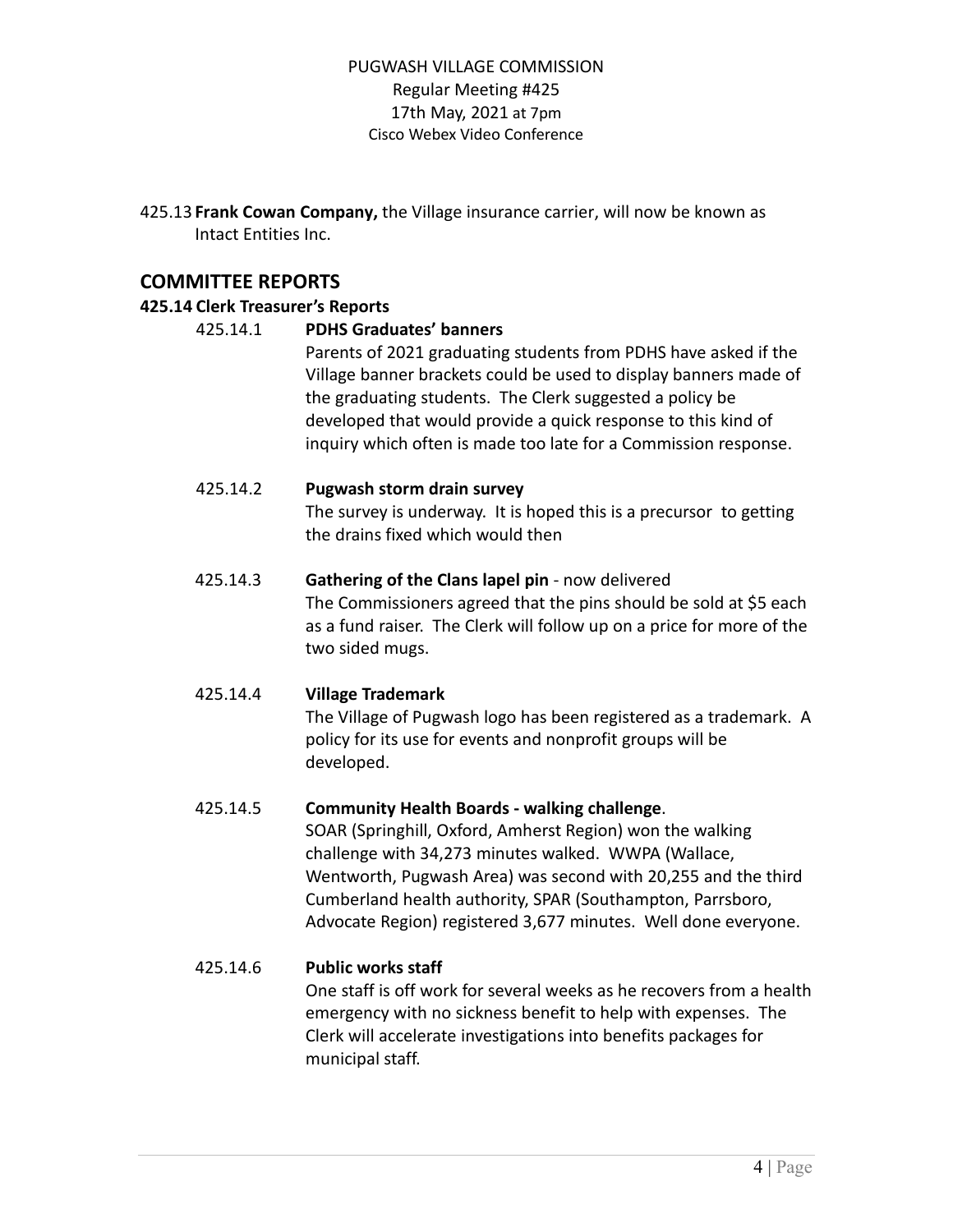### 425.15 **Accessibility (Municipality)**

No significant news from the last (teleconference). The Clerk will send the Commissioners the latest report/minutes from the committee. The Clerk plans to have seasonal staff help work on the accessibility audits that need to be done.

### 425.16 **Association of Nova Scotia Villages (ANSV)**

Commissioner Martin reported that there was not quorum at the last (teleconference) meeting. Next meeting in July. The Department Municipal Affairs (Jason Haughn) asked whether developing a binder for new Clerk Treasurers as a companion to that being developed for new Commissioners would be helpful. It was given an enthusiastic endorsement from the staff present.

### 425.17 **Audit Committee**

No report.

### 425.18 **Physician Recruitment and Retention**

Doctor Mueller and his wife, Ruth, are in Pugwash. All efforts are being made to assist them in this move.

### 425.19 **Communities in Bloom (CIB)**

The outdoor art project is moving towards a second phase.

### 425.20 **Multi Purpose Centre**

Report from Council is that they have agreed to look at downsizing the project. Indications are not there that it would be abandoned. Commissioner Martin reported there was perhaps a chance that private contractor may build a centre and then lease it back to the Municipality. The Clerk described the plans the Village Commission had for a new community centre, library and Village Hall many years ago.

### **MOTIONS**

425.21 None.

## **NOTICE OF MOTIONS**

425.22 None.

### **NEW OR OTHER BUSINESS**

425.23**Noise complaints** - should be reported to the RCMP.